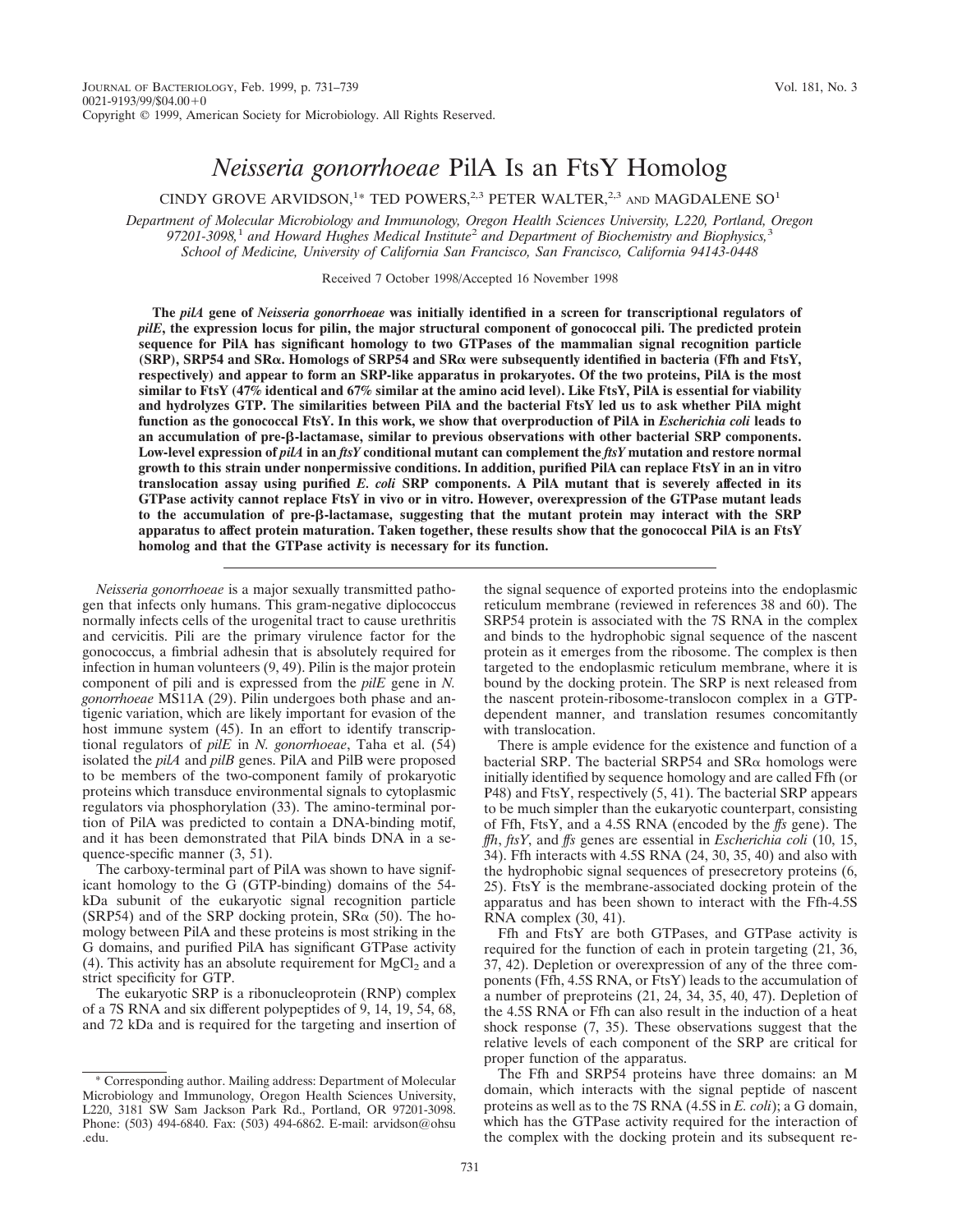lease; and an N domain of highly conserved, yet unknown function (60). FtsY and  $SR\alpha$  also have three domains: the G domain, which has the GTPase activity and is homologous to the G domain of SRP54 and Ffh; an N domain of unknown function that is homologous to the N domain of SRP54 and Ffh; and a unique amino-terminal domain (60). The aminoterminal domain of FtsY is postulated to be important for membrane localization of the protein (37, 62).

Using a screening approach that takes advantage of the fact that the relative levels of each of the components of the bacterial SRP system are critical for function and survival of the organism (17, 24), Ulbrandt et al. (56) identified a number of proteins that utilize the SRP for localization. Eight of those identified were shown to encode polytopic cytoplasmic membrane proteins. Consistent with this, de Gier et al. (12) also demonstrated that the depletion of either Ffh or 4.5S RNA reduces the efficiency of insertion of the cytoplasmic membrane protein leader peptidase (Lep) and another group, Mac-Farlane and Müller (26) demonstrated that the depletion of Ffh or 4.5S RNA prevents the functional membrane insertion of lactose permease (LacY). Thus, it is becoming clear that the bacterial SRP is important for the proper localization of inner membrane proteins.

The strong similarities between PilA and the bacterial FtsY proteins led us to reexamine the function of PilA as a transcriptional regulator and consider the possibility that PilA may play a role in protein maturation. In this report, we show that PilA does not regulate transcription of a *pilE-lacZ* fusion in *E. coli*, regardless of the conditions used. We present evidence to suggest that PilA plays a role in protein maturation. We show that overproduction of PilA in *E. coli* causes the accumulation of a presecretory protein and that this accumulation appears to be independent of SecY. We also demonstrate that *pilA* can complement an *ftsY* conditional mutation in *E. coli* and restore normal growth to this strain under nonpermissive conditions and that a PilA mutant defective in GTPase activity can no longer perform this function. Finally, we show that PilA can partially replace FtsY in an in vitro translocation assay. We conclude from these data that PilA is the gonococcal FtsY.

#### **MATERIALS AND METHODS**

**DNA manipulations.** *E. coli* recombinant DNA manipulations were performed as previously described (28). Cloning vectors used were pACYC184 (11), pWSK129 (61), pTacTerm (32), and the pBluescript series (Stratagene, La Jolla, Calif.). Restriction enzymes (New England Biolabs, Beverly, Mass.) and T4 DNA ligase (Boehringer Mannheim, Indianapolis, Ind.) were used according to the manufacturers' recommendations. PCR was done using a Perkin-Elmer 9600 thermocycler (PE Applied Biosystems, Foster City, Calif.) and *Taq* DNA polymerase (Boehringer). DNA sequence determination was done by the Core Facility of the Department of Molecular Microbiology and Immunology at the Oregon Health Sciences University using an ABI 377 automated fluorescence DNA sequencer (PE Applied Biosystems).

**Growth and construction of bacterial strains.** The *E. coli* strains used were JM109, CJ236 (18), CA201 (3), and N4156::pAra14-FtsY (24). *E. coli* were routinely grown in Luria broth supplemented as necessary with carbenicillin (Cb) at 100 mg/liter (plasmids) or 40 mg/liter (chromosomal), kanamycin (Kn) at 60 mg/liter, chloramphenicol (Cm) at 25 mg/liter, spectinomycin (Sp) and streptomycin sulfate (St), each at 25 mg/liter, or erythromycin (Em) at 300 mg/liter. Minimal medium used was that of Vogel and Bonner (58) supplemented with 0.2% Casamino Acids.

*N. gonorrhoeae* strains used were derivatives of MS11A (P<sup>+</sup>Tr) (44) and were maintained in a humidified  $5\%$  CO<sub>2</sub> atmosphere on GC agar (Difco) with supplements (19). Em was used at 3 mg/liter, and Kn was used at 100 mg/liter. *N. gonorrhoeae* transformation was performed as described previously (46). *E. coli-N. gonorrhoeae* shuttle plasmids, and their manipulations have been described previously (31).

**Plasmid constructions.** pNG4-26 contains the *pilA* and *pilB* genes under control of their native promoters and was constructed by ligating a 4.2-kb *Cla*I-*Sma*I fragment from pNG1711 (29) into *Cla*I-*Eco*RV-digested pACYC184. pTPA129 is a low-copy-number plasmid with the PolA-independent pSC101 origin of replication (11) and was constructed by inserting the *Eco*RI-*Hin*dIII fragment

from pTPA5 containing P*tac-pilA-rrnB*<sup>t</sup> into *Eco*RI-*Hin*dIII-digested pWSK129 (61).

In order to replace the wild-type copy of *pilA* in *N. gonorrhoeae* with the mutated *pilA* genes, derivatives of pNG1711 (29) were constructed. pNG1711 contains a 9.9-kb *Bcl*I fragment from *N. gonorrhoeae* MS11A in the *Bam*HI site of pBR322 and contains the *pilE1*, *opaE*, *pilA*, and *pilB* genes, in that order. The  $pi\AA$  and  $pi\BB$  genes are divergently transcribed, and their 5' ends overlap such that the *pilA* promoter lies within the *pilB* open reading frame, and the putative *pilB* promoter overlaps the *pilA* start codon (54). A 2.2-kb fragment containing the  $opaE$  and  $pilE1$  genes, which are located  $3'$  of  $pilA$  on this plasmid, were replaced with a 1.2-kb  $Em<sup>r</sup>$  cassette (55) to facilitate the selection of transformants, to create pNG1711Erm. This leaves 2.5 kb of homology 3' to *pilA* on the gonococcal chromosome and 5.2 kb of flanking homology in the 5 $'$  direction.

To introduce *pilA* in multicopy into *N. gonorrhoeae*, a 4.4-kb *Hpa*I-*Sma*I (*pilA*-Em<sup>r</sup> ) fragment from pNG1711Erm was ligated into the *Sma*I site of the shuttle plasmid pMGC18.1 to create pGC400.

**Site-directed mutagenesis of** *pilA.* Site-directed mutagenesis was performed by the Kunkel method (20) using the Mutagene kit (Bio-Rad Laboratories, Richmond, Calif.). Briefly, an 804-bp *Not*I-*Sal*I fragment from pTPA5 (3) containing the 3' end of the  $p$ ilA gene was cloned into pBluescript II SK( $-$ ) to generate the mutagenesis template. Oligonucleotides corresponding to the plus strand introducing the nucleotide changes (indicated in bold) were used to prime synthesis<br>of the second strand (G308A, 5' CCGCCGCCCGCCTGC 3'; K370A, 5' GCT TATCGTTACAGCGCTCGACGGC 3'). DNA from transformants was isolated and screened for the presence of the mutation by restriction analysis. The G $\rightarrow$ C change to introduce the G308A mutation destroys the recognition site for *Eag*I. Two additional nucleotides were changed in addition to the  $T\rightarrow G$  change to introduce the K370A mutation in order to create a recognition site for *Hae*II. The DNA sequence of the entire 804-bp insert was determined to rule out the possibility of second site mutations introduced by the mutagenesis procedure. *Not*I-*Sal*I fragments containing the mutations were subcloned back into *Not*I-*Sal*I-digested pTPA5 to create pTPA308 or pTPA370. To facilitate transfer of these mutations to the *N. gonorrhoeae* genome, the derivatives pNG1711ErmG308A and pNG1711ErmK370A were constructed as described above.

**PCR** screen of *N. gonorrhoeae* transformants. Em<sup>r</sup> transformants were passed to GCB (Em) plates, and the remainder of the colony was placed into  $20 \mu l$  of 0.05 N NaOH–0.25% sodium dodecyl sulfate (SDS) and heated to 50°C for 10 min. This was diluted 10-fold with distilled  $H_2O$ , and 1  $\mu$ l was used as a template for PCR. Oligonucleotide primers homologous to the 5' and 3' ends of pilA were used to generate a 1,349-bp product. The product was ethanol precipitated, and a portion of it was digested with *Eag*I or *Hae*II as necessary. Digested DNAs were separated by electrophoresis on 1.8% agarose gels in Tris-borate-EDTA buffer  $(28)$ .

**Protein preparation and analysis.** Wild-type and mutant PilA proteins were purified as described previously (4). Protein concentrations were determined by the bicinchoninic acid method (Pierce, Rockford, Ill.) or by the Bradford method (Bio-Rad), depending on the presence of reducing agents and detergents in the samples. Proteins were separated by SDS-polyacrylamide gel electrophoresis (SDS-PAGE) (22) and stained with Coomassie blue or transferred to nitrocellulose for immunoblots. Western blot analysis was done in phosphate-buffered saline with nonfat dry milk at 10% (wt/vol) for blocking and  $2\%$  for antibody incubations. Generation of antibodies to PilA has been described previously (3). Antibodies to  $\beta$ -lactamase were purchased from 5 Prime $\rightarrow$ 3 Prime, Inc. (Boulder, Colo.). Antibodies to SecY were provided by William Wickner. Secondary antibodies were goat anti-rabbit antibody conjugated to alkaline phosphatase or horseradish peroxidase and used according to the manufacturer's instructions (Pierce).

**In vitro protein translocation assays.** Coupled translation-translocation assays were conducted as described previously (37). Where indicated, reaction mixtures contained two equivalents of salt-washed canine pancreatic microsomal membranes (KRMs) or trypsin-treated KRMs (TKRMs); 50 nM canine SRP or *E. coli* Ffh-4.5S RNP; and 150 to 500 nM FtsY, PilA, or PilA G308A. At the end of the reaction, samples were trichloroacetic acid precipitated and analyzed by SDS-PAGE on 10 to 15% polyacrylamide gradient gels, followed by PhosphorImager analysis.

**Enzyme assays.** GTPase assays were done as described previously (4). [γ-<sup>32</sup>P]GTP (6,000 Ci/mmol) was supplied by New England Nuclear. β-Galactosidase assays were done as described previously (16).

## **RESULTS**

**PilA does not regulate a** *pilE-lacZ* **transcriptional fusion.** PilA was initially isolated as part of a putative two-component regulatory system based on its ability to control expression of a *pilE*-CAT (chloramphenicol acetyltransferase) fusion in *E. coli* (54). In an attempt to confirm this result, a *pilE-lacZ* transcriptional fusion was constructed. pNGP3-1 contains the *pilE* promoter and associated upstream regulatory regions on a 301-bp fragment inserted upstream of the promoterless *lacZ* gene (3).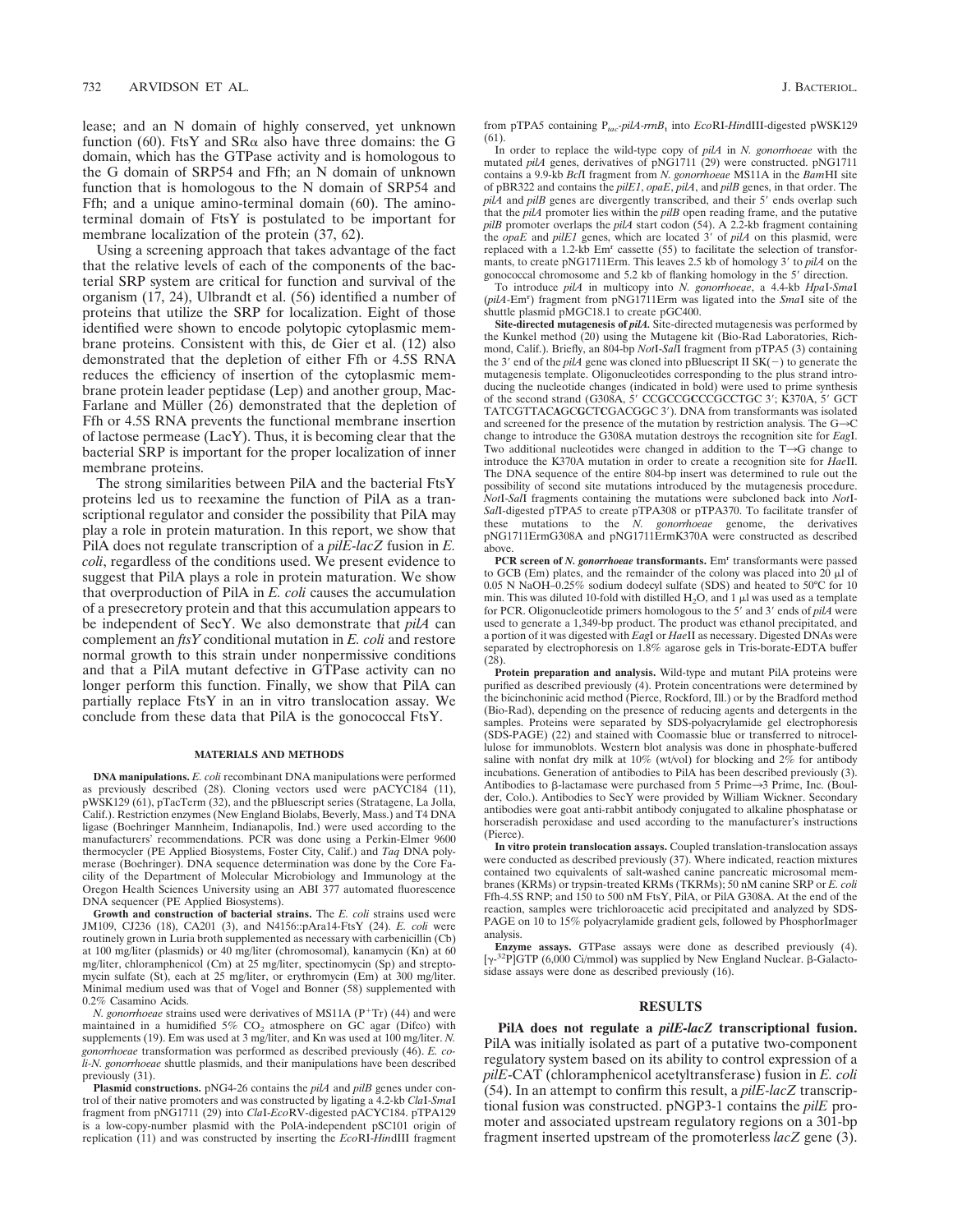This fragment extends from  $-241$  to  $+60$  with respect to the *pilE* transcriptional start point (29) and contains the same *pilE* 5' sequences as the *pilE*-CAT fusion used by Taha et al. (54). The *pilE-lacZ* fusion was transferred to the bacteriophage  $\lambda$ RS45 to create  $\lambda$ NGP3-145, which was then used to lysogenize *E. coli* CA201, placing the *pilE-lacZ* fusion in single copy on the bacterial chromosome  $(48)$ . CA201 $\lambda$ NGP3-145 lysogens were transformed with the plasmid pACYC184 or with pNG4-26 ( $pi/4$ <sup>+</sup>  $pi/B$ <sup>+</sup>).  $\beta$ -Galactosidase assays of these strains were done, and the repression ratios (*pilA pilB<sup>+</sup>*/*pilA<sup>+</sup> pilB<sup>+</sup>*) were  $0.92 \pm 0.07$  (mid-log phase) and  $0.89 \pm 0.26$  (stationary phase) (values are averages of three or more independent determinations  $\pm$  standard errors). Taha et al. (54) showed that *pilA* and *pilB* together resulted in approximately fivefold repression of a *pilE*-CAT fusion (repression ratio of 5.0). In contrast, we observed essentially no repression of our *pilE-lacZ* fusion when cultures were assayed at either the mid-logarithmic or stationary phase of growth.

Since Taha et al. (54) also reported that the presence of *pilA* alone resulted in a fivefold increase in *pilE*-CAT expression, lNGP3-145 was used to lysogenize the PilA expression strain, CA201/pMS421/pTPA5 (3). pTPA5 contains *pilA* under control of a *tac* promoter, which is controlled by the Lac repressor expressed by the plasmid pMS421. Lysogens containing pTPA5 or the vector control, pTacTerm, were grown in minimal medium to mid-log phase and induced with 500  $\mu$ M IPTG (isopropyl- $\beta$ -D-thiogalactopyranoside) for 2 h.  $\beta$ -Galactosidase assays were done, and the activation ratio was  $0.78 \pm 0.05$  (with  $\lambda$ NGP3-145) (values are averages of three or more independent determinations  $\pm$  standard errors). Again, no activation of *pilE-lacZ* expression was observed.

To determine if the small amount of repression observed was significant, a deletion derivative of  $\lambda$ NGP3-145 was constructed.  $\triangle NGP1-445$  contains a *pilE-lacZ* fusion from which 175 bp of the 5' end of the *pilE* promoter fragment have been deleted. While PilA has been shown to bind to the *pilE* promoter fragment from  $\lambda$ NGP3-145 in a gel retardation assay, the deletion derivative on  $\lambda$ NGP1-445 was not bound by PilA in this same assay system  $(3)$ .  $\beta$ -Galactosidase activities of lNGP1-445 lysogens in the presence and absence of *pilA* were nearly identical, resulting in an activation ratio of  $0.88 \pm 0.13$ . Taken together, our results show no apparent regulation of a *pilE-lacZ* transcriptional fusion by *pilA* in the presence or absence of *pilB* in *E. coli*.

To address the effects of PilA on *pilE* expression in *N. gonorrhoeae*, we made use of a *pilE-lacZ* transcriptional fusion described by Boyle-Vavra and Seifert (8). This strain (MS11Cm-Lac2) is a derivative of MS11A that contains a *pilE-lacZ* transcriptional fusion at the *pilE2* expression locus, leaving the *pilE1* expression locus intact. This strain is thus still pilated and therefore transformable. Since *pilA* is apparently essential for the gonococcus (54), it is not possible to compare expression of  $pi/E$  in  $piA^+$  and  $piA$  strains. To circumvent this, we introduced a multicopy plasmid expressing *pilA* (pGC400) into the *pilE-lacZ* fusion strain and measured  $\beta$ -galactosidase activity. Western blot analysis of the pGC400-containing strain with anti-PilA sera showed it to have at least fivefold more PilA in the cell than the wild-type strain (data not shown). *pilE-lacZ* expression in a strain containing excess PilA was not significantly different from that of a strain containing the vector only ( $pMGC18.1$ ) (31). Specifically, expression levels in  $\beta$ -galactosidase units (nanomoles of ONPG hydrolyzed per minute per milligram of protein) were  $24,062 \pm 3,014$  for pMGC18.1 (*pilA*) and 26,996  $\pm$  2,603 pGC400 (*pilA*<sup>+</sup>) (averages of three or more independent determinations  $\pm$  standard errors). This



FIG. 1. Immunoblot analysis of proteins from strains overproducing PilA. *E. coli* CA201/pMS421 harboring pTacTerm (pTT) or pTPA5 was grown in 5 ml of minimal medium at 30°C to mid-logarithmic phase and induced for 2 h with various concentrations of IPTG as indicated. Cells were pelleted and resuspended in equal amounts of SDS-PAGE loading buffer. A total of  $5 \mu$ l of protein was loaded per lane of 12.5% polyacrylamide gels. Coomassie blue-stained gels of samples showed that roughly equal amounts of protein were present in each sample (not shown). Antibodies used are indicated to the left of the corresponding gel. M, mature  $\beta$ -lactamase (signal sequence cleaved); P, pre- $\beta$ -lactamase.

suggests again, that PilA is not affecting *pilE* expression in the gonococcus.

**Effect of PilA overproduction on protein maturation.** Analysis of the predicted PilA protein sequence reveals that it has significant homology to the  $\alpha$  subunit of the mammalian SRP docking protein (SR $\alpha$ ) and its bacterial homolog, FtsY (54). The processing of some presecretory proteins has been shown to be inhibited upon overexpression of FtsY (21, 24, 47). To examine the effect of PilA overproduction on protein processing, *E. coli* strains containing *pilA* controlled by the *tac* promoter were grown and induced with various amounts of IPTG. Immunoblot analysis with antisera raised against purified PilA (3) showed that significant amounts of PilA are produced even in the absence of IPTG, indicating that repression of *pilA* is not complete in this system (Fig. 1). Increasing amounts of IPTG resulted in increasing amounts of PilA produced. The negative control, *E. coli* containing the expression vector pTacTerm, did not react with the PilA antisera. Immunoblot analysis with antibodies to  $\beta$ -lactamase (encoded on pTacTerm) showed that increasing amounts of PilA result in the accumulation of increasing amounts of pre-β-lactamase (Fig. 1). In contrast, no pre-b-lactamase was observed in samples containing the vector grown with or without IPTG induction. This suggests that excess PilA is somehow affecting the processing of  $\beta$ -lactamase into its mature form.

Since the accumulation of pre- $\beta$ -lactamase in the presence of PilA could be due to a general effect on protein translocation, we examined these extracts for the levels of SecY, one of the components of the SecYEG translocon that is utilized by both the general secretory pathway (GSP) and SRP secretion pathways in bacteria (57). Figure 1 shows no difference in the levels of SecY in our experiments. This indicates that the accumulation of pre- $\beta$ -lactamase is not due to a difference in the amount of SecY in the cell.

*pilA* **complements an** *E. coli* **conditional** *ftsY* **mutant.** As *ftsY* is essential for cell viability in *E. coli* (15), complementation analysis was performed on an *ftsY* conditional lethal mutant. N4156::pAra14-FtsY contains the *ftsY* gene under control of the tight *araB* promoter in place of the native *ftsY* on the chromosome (24). This strain requires arabinose for growth and does not grow in its absence. This strain is also *polA*,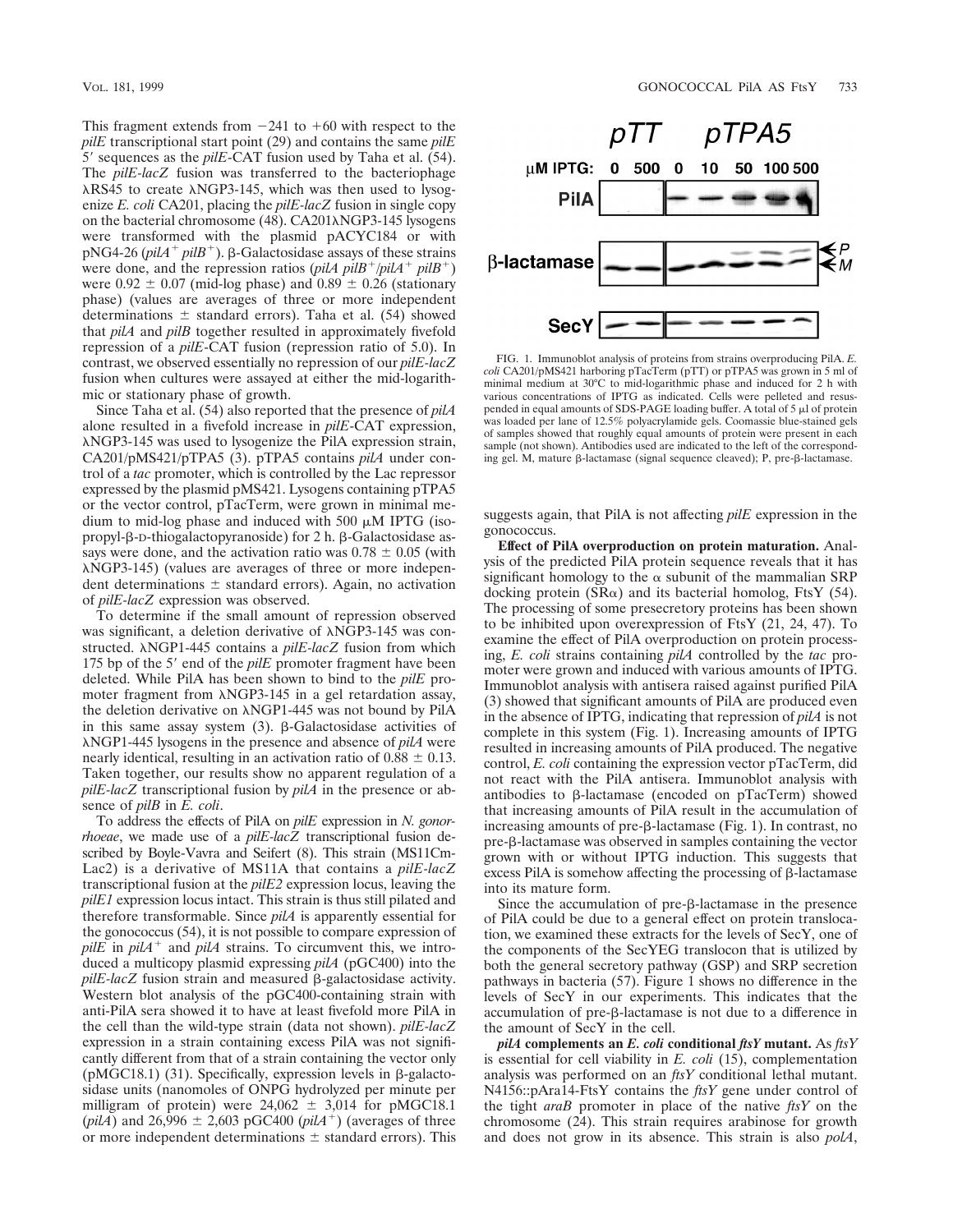

N4156::pAra14-FtsY



FIG. 2. Complementation of *E. coli ftsY* with *N. gonorrhoeae pilA. E. coli* N4156::pAra14-FtsY was transformed with pWSK129 (vector), pTPA129 (pWSK129 1 wild-type  $pilA$ ), and pTPA129.308 (pWSK129 +  $pilA$  G308A) and plated on minimal glucose plates with (+) or without (-) arabinose. Plates were incubated overnight at 37°C and photographed using a Bio-Rad Gel Doc 1000 system with back lighting.

therefore, a PolA-independent *pilA* plasmid (pTPA129) was constructed (see Materials and Methods). N4156::pAra14- FtsY cells were transformed with pTPA129 or the vector control, pWSK129. Transformants were selected on Luria broth  $Cb^{40}\text{Kn}^{60}$  ara plates and then struck on minimal medium containing glucose alone or with 0.2% arabinose (Fig. 2). Strains containing pTPA129 and pWSK129 grew well in the presence of arabinose. However, only the pTPA129 (*pilA*<sup>+</sup>) transformant was able to grow in the absence of arabinose. Growth curves of these strains in liquid media of the same composition showed similar results (data not shown). These results demonstrate that *pilA* can complement *ftsY* in *E. coli*.

Since depletion of FtsY has been shown to result in the accumulation of pre- $\beta$ -lactamase (24, 47) we wished to determine if PilA could also complement this defect. As indicated above, N4156::pAra14-FtsY does not grow in the absence of arabinose. However, when cells grown in arabinose are washed

to remove the arabinose and placed into arabinose-free liquid medium, they grow, albeit significantly more slowly than those grown in the presence of arabinose, and they eventually die off  $(24, 47)$ . This suggests that the cells are utilizing the FtsY that remains in the cell from before the shift to nonpermissive conditions, which is eventually used up. N4156::pAra14-FtsY cells containing pWSK129 or pTPA129 were shifted to growth with or without arabinose for 6 h, and total proteins were subjected to SDS-PAGE. Figure 3 shows immunoblots of these gels obtained by using antisera to PilA and  $\beta$ -lactamase. Immunoblot analysis with PilA antisera showed similar amounts of PilA produced in the presence or absence of arabinose, indicating that FtsY depletion does not affect PilA expression. Immunoblot analysis with  $\beta$ -lactamase antisera shows an accumulation of pre- $\beta$ -lactamase in the pWSK129-containing strain under nonpermissive conditions (no arabinose). In contrast, there is no accumulation of pre-β-lactamase in pTPA129-con-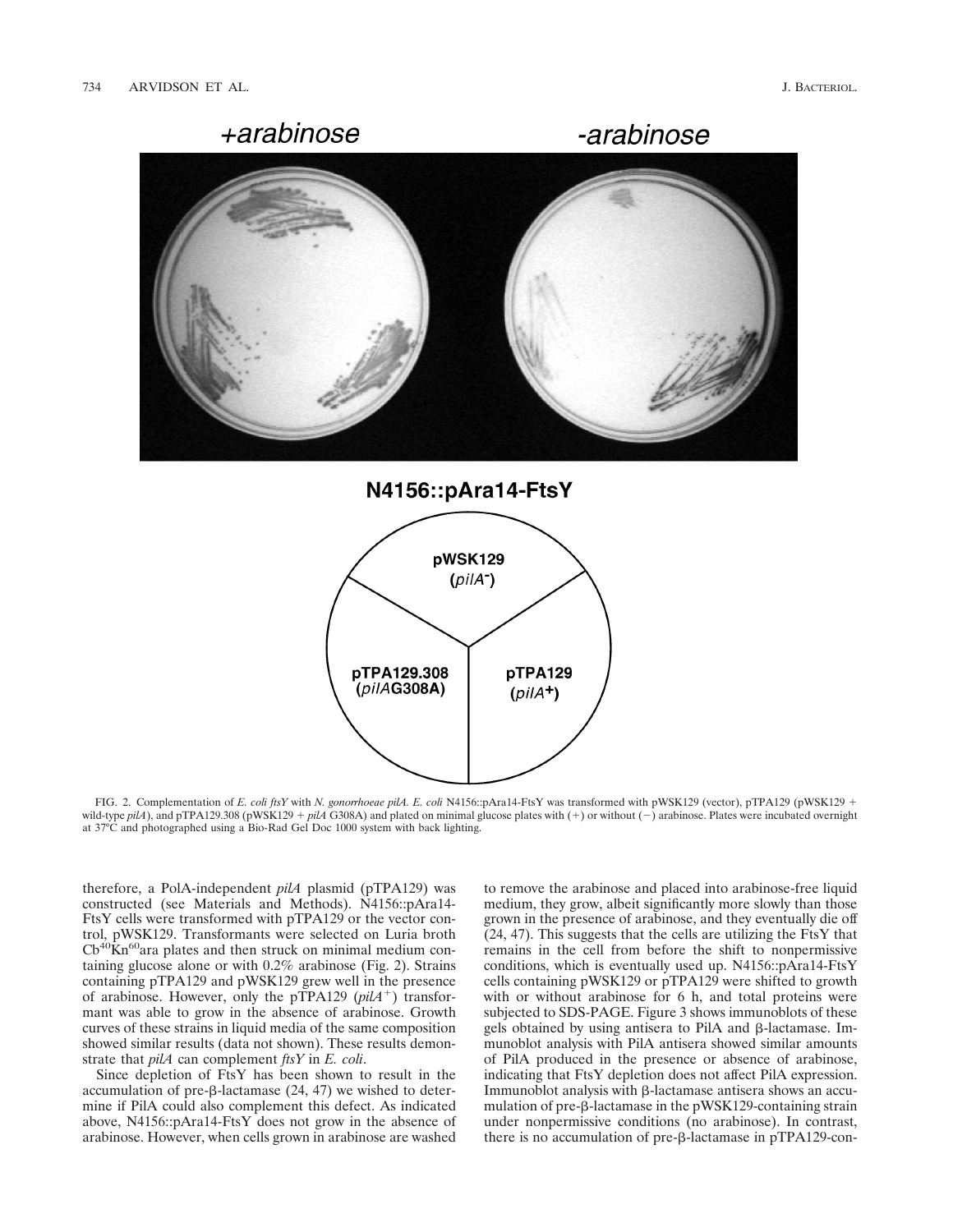

FIG. 3. Immunoblot analysis of proteins from N4156::pAra14-FtsY transformed with pWSK129 (vector), pTPA129 (pWSK129 + wild-type  $pilA$ ), and pTPA129.308 (pWSK129 +  $p\bar{l}A\bar{G}308A$ ) grown in minimal glucose medium with  $(+)$  or without  $(-)$  arabinose. Cultures grown overnight in minimal medium containing arabinose were washed twice with arabinose-free medium and used to inoculate duplicate tubes of media with or without arabinose. Cultures were grown at 37°C for 6 h. Cells were harvested, and proteins were resuspended in equal amounts of SDS-PAGE loading buffer. Equal amounts of protein were loaded in each lane of 12.5% polyacrylamide gels. Coomassie blue-stained gels of samples showed that roughly equal amounts of protein were present in each lane (not shown). Antibodies used are indicated to the left of the corresponding gel. M, mature β-lactamase (signal sequence cleaved); P, pre-β-lactamase.

taining cells. Thus, PilA is also able to complement the protein maturation defect of FtsY-depleted cells.

**PilA functions in an in vitro protein translocation assay.** We next determined whether PilA could catalyze protein translocation in vitro. It has been demonstrated recently that the *E. coli* Ffh-4.5S RNP and FtsY can replace mammalian SRP and the  $\alpha$  subunit of the SRP receptor, respectively, in a heterologous protein translocation system (37). In this system, mammalian microsomal membranes are depleted of endogenous  $S$ R $\alpha$  by mild protease treatment, rendering them inactive in targeting and translocation. Activity can be restored, however, by addition of both *E. coli* SRP and SRP receptor (FtsY). We therefore tested whether PilA could substitute for FtsY in this system, monitoring signal sequence cleavage of a model secretory protein, preprolactin (pPL) (Fig. 4). Significant translocation activity was observed in the presence of trypsinized membranes (TKRMs), the Ffh-4.5S RNP and FtsY  $({\sim}75\%$ processing of pPL at 150 nM FtsY) (Fig. 4, lane 5) as reported previously (37). When PilA was added instead of FtsY, modest but reproducible translocation activity was observed  $(\sim 20\%$ processing at 150 nM PilA) (Fig. 4, lane 6). This level of activity represents a maximum, as no increase in processing was observed when more PilA was added (up to 500 nM; data not shown). This reduced level of activity is likely to result from the fact that the N-terminal domain of PilA is smaller and less negatively charged compared to FtsY, features which have been shown to be important in this assay. These results complement the in vivo observations above and support the conclusion that PilA is indeed an FtsY homolog.

**Construction of a PilA GTPase mutant.** PilA contains the four consensus GTPase elements of the GTPase superfamily (1), all of which are absolutely conserved. We have previously shown that, like *E. coli* FtsY (21), PilA has a GTPase activity that is GTP specific and requires  $Mg^{++}$  (4). The consensus sequence for box 3 is DXXG (14) and is DTAG in PilA. The glycine residue of this motif is thought to interact with the three glycine residues of box 1 to form the P loop which interacts with the phosphate group of GTP (43). Amino acid residue Gly308 of PilA (DTA**G**) was changed to Ala by sitedirected mutagenesis to create pTPA308. PilA G308A was purified from CA201/pMS421/pTPA308 cells as described for the wild-type PilA (4) and analyzed for GTPase activity. The kinetic parameters for the PilA mutant were determined by

assays in which the substrate (GTP) concentration was varied. The results showed that the  $K_m$  of this mutant for GTP was 11.5  $\pm$  0.8  $\mu$ M, similar to that of the wild type (9.6  $\pm$  0.4  $\mu$ M), but the *V*<sub>max</sub> was 186  $\pm$  53 pmol min<sup>-1</sup> mg<sup>-1</sup>, 10-fold less than that of the wild-type enzyme  $(1,900 \pm 276)$ . Thus, PilA G308A is severely affected in its ability to hydrolyze GTP.

**Effects of the PilA G308A mutation on protein maturation.** CA201/pMS421/pTPA308 cells were induced with various amounts of IPTG, and total proteins were subjected to SDS-PAGE and Western blot analysis using antibodies to  $\beta$ -lactamase. An accumulation of pre- $\beta$ -lactamase was observed with increasing levels of PilA G308A (data not shown), as was observed for the wild-type PilA (Fig. 1). This suggests that, like wild-type PilA or FtsY, the PilA G308A mutant may be able to interact with the SRP and disrupt protein maturation (21, 24, 47).

To determine if the PilA G308A mutant could complement the *ftsY* mutation in *E. coli*, a pWSK129 derivative expressing the PilA G308A mutation (pTPA129.308) was transformed into N4156::pAra14-FtsY. Resulting transformants were struck on minimal medium containing glucose alone or glucose with arabinose. Figure 2 shows that unlike the wild-type PilA, PilA G308A cannot replace the *E. coli* FtsY. N4156::pAra14- FtsY cells containing pTPA129.308 were grown in liquid medium in the presence or absence of arabinose and the proteins were separated by SDS-PAGE. Immunoblots using PilA antisera showed that, similar to the wild-type PilA, significant amounts of the mutant G308A were made even in the absence of IPTG, and the levels were similar when grown in the presence or absence of arabinose (Fig. 3). Immunoblots with  $\beta$ -lactamase antisera showed an accumulation of pre-b-lactamase under nonpermissive conditions, although not as great as that observed for the vector control under nonpermissive conditions. This indicates that the mutant may be slightly able to alleviate the protein maturation defect, although not nearly as well as the wild-type PilA.

We next asked whether the PilA G308A mutant could replace the wild-type PilA in our in vitro protein translocation assay. As seen in Fig. 4 (lane 7), no stimulation of translocation activity in the presence of PilA G308A was observed. Indeed, only background levels of processing were observed, even with 500 nM PilA G308A (data not shown). These results demonstrate that this mutant protein is completely inactive in this assay. Taken together, they show that the GTPase activity of PilA is required for its function in vivo as well as in vitro.

**The GTPase activity of PilA is also important in the gonococcus.** We next attempted to replace the wild-type copy of *pilA* in *N. gonorrhoeae* with mutated *pilA* genes. Plasmid DNA from pNG1711Erm (encodes wild-type PilA), pNG1711 ErmG308A (PilA G308A), or pNG1711ErmK370A (PilA K370A, a mutant only slightly affected for GTPase activity [2a]) was linearized and used to transform *N. gonorrhoeae* strain MS11A as previously described (46). A 1,349-bp fragment containing the *pilA* gene was PCR amplified from  $Em<sup>r</sup>$ transformants. These products were screened for the presence of the mutation by restriction analysis (see Materials and Methods). In the 5.2-kb region of sequence homology where a crossover event must occur to yield Emr transformants with pNG1711ErmG308A, there is a 0.4-kb region where a crossover event would result in the transformant having a wild-type *pilA* gene. A crossover event in the remaining 4.8 kb would result in the introduction of the G308A mutation. If all sequences in this region are equal for homologous recombination, one would expect 7.8% of Emr transformants to have the wild-type genotype and 92.2% to have the mutant genotype. However, of 74 Em<sup>r</sup> transformants screened (from three inde-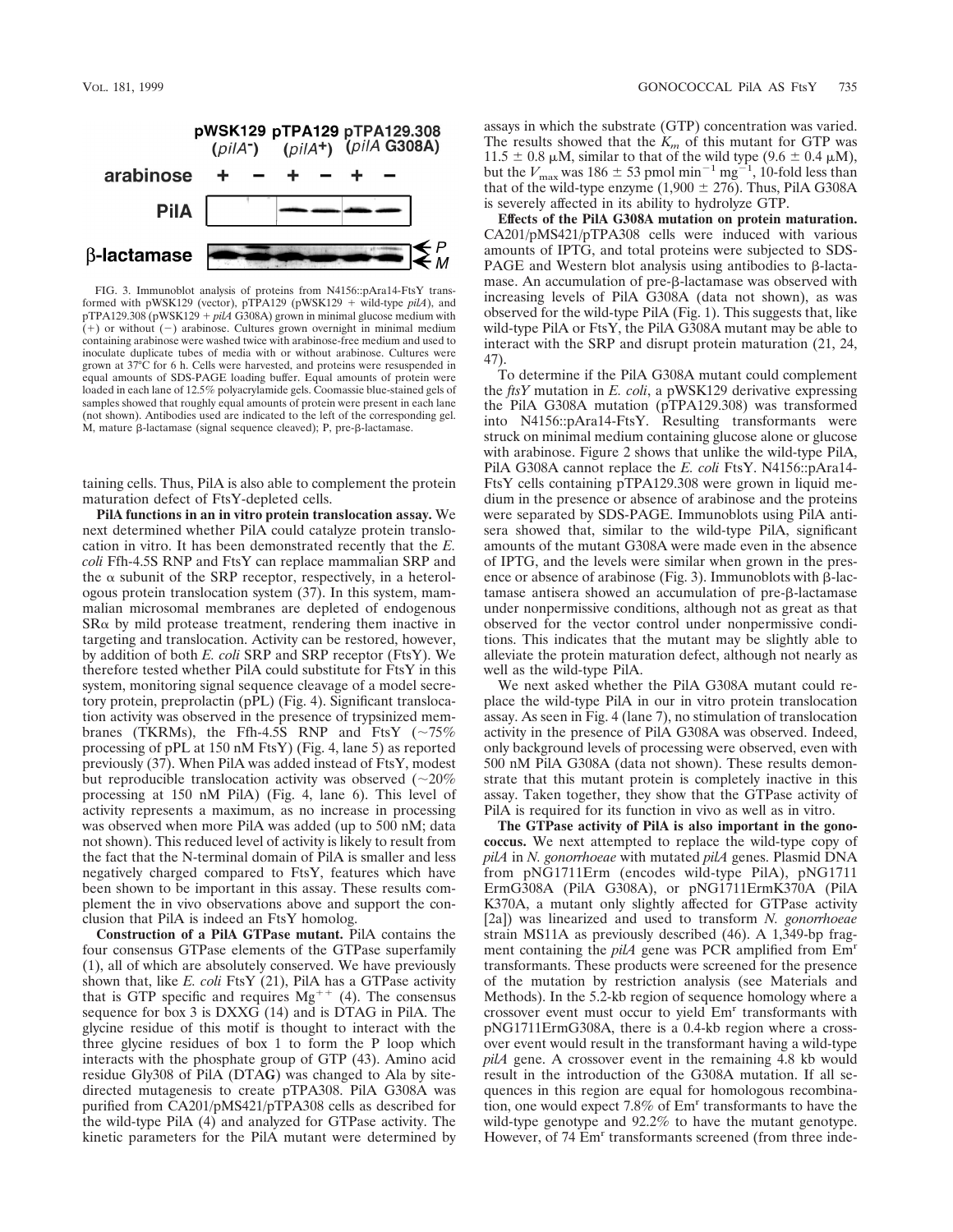

FIG. 4. Translocation of preprolactin (pPL) catalyzed by PilA. (A) (Upper) SDS-PAGE and PhosphorImager analysis of <sup>35</sup>S-labeled nascent proteins, where pPL and PL indicate precursor and signal sequence-cleaved forms of prolactin, respectively. (Lower) Quantitation of the data, depicted as the percentages of the signal sequence cleaved. Preprolactin was synthesized in a wheat germ translation extract in the presence of the indicated components, as described in Materials and Methods. FtsY, PilA, and PilA G308A were each present at 150 nM final concentrations. (B) Quantitation of results from an independent experiment, where lane identities are identical to those in panel A.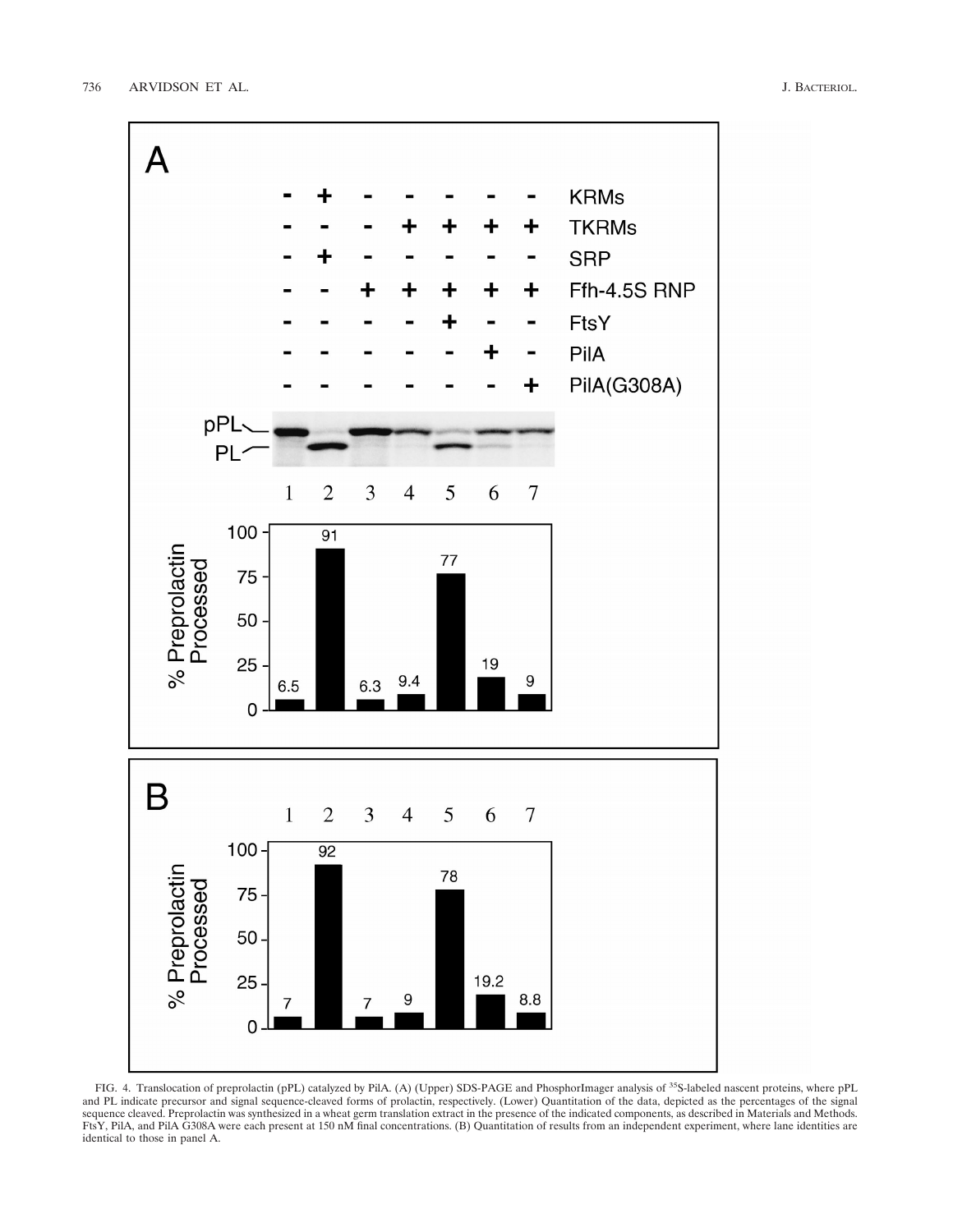pendent transformations), all contained the wild-type *pilA* gene. In contrast, in the 5.2-kb region of sequence homology where a crossover event must occur to yield  $Em<sup>r</sup>$  transformants with pNG1711ErmK370A, there is a 0.2-kb region where a crossover event would result in the transformant having a wildtype *pilA* gene. A crossover event in the remaining 5.0 kb would result in the introduction of the K370A mutation. This predicts a frequency of 3.8% wild-type and 96.2% mutant transformants. Of 47 Em<sup>r</sup> transformants screened (from three independent transformations), 37 contained the wild-type *pilA* gene and 10 contained the K370A mutation. This corresponds to a frequency of 79% wild-type transformants and 21% mutant transformants. The fact that we were able to replace the wild-type *pilA* with a gene encoding the K370A mutation, albeit at a lower frequency than expected, but not the G308A mutation indicates that the GTPase activity of PilA is important in the gonococcus.

#### **DISCUSSION**

We recently compared the *pilA* sequence with sequences in the nearly completed genome sequence of *N. gonorrhoeae* FA1090 (13) using the BLAST program (2). This search yielded only two genes with significant homology. Comparison of these sequences with those of the *E. coli ftsY* and *ffh* genes suggests that they are the gonococcal SRP homologs. The homology between *ffh* and *pilA* is located exclusively in the G domains, while the homology between *ftsY* and *pilA* occurs throughout the entire protein, suggesting that *pilA* and *ftsY* are true homologs. The striking homology between PilA and the G domains of the SRP proteins initially led us to examine PilA for GTPase activity (4). These experiments showed that, like FtsY (21), PilA is GTPase.

To examine the relationship between the GTPase and purported regulatory activities of PilA, we attempted to confirm the transcriptional regulation experiments using a *pilE-lacZ* fusion. Regardless of the conditions used, we were unable to demonstrate any significant effect of PilA on *pilE-lacZ* expression. The *pilE-lacZ* fusion used in this study contained a fragment with the same endpoints of the *pilE* upstream region used by Taha et al. (54). Thus, the only difference between our systems was the reporter system used. The reason for this discrepancy in results is not clear, although it is worth noting that Taha et al. (52) have also reported PilA control of *pilC* in *N. meningitidis* with a *lacZ* reporter system, which implies that both the *lacZ* and CAT systems give similar results in their hands.

Our inability to demonstrate transcriptional regulation by PilA and the striking similarities between PilA and FtsY led us to hypothesize that PilA might actually be the gonococcal FtsY homolog. We first examined the effect of overexpression of PilA on maturation of the secreted protein,  $\beta$ -lactamase. Maturation of this protein has been shown to be inhibited upon overexpression of components of the bacterial SRP (21, 24, 47, 56). *E. coli* strains containing *pilA* under the control of the *tac* promoter were grown and induced with various amounts of IPTG. Immunoblot analysis of total proteins from these strains showed an accumulation of pre- $\beta$ -lactamase with increasing concentrations of PilA (Fig. 1). Immunoblot analysis of duplicate samples showed no difference in SecY levels in these samples. SecY, a major component of the membrane-bound translocation apparatus, is thought to be utilized for both the GSP and SRP secretion systems (57). Thus, the accumulation of pre-b-lactamase in these samples is likely due to a defect prior to the translocation step. This is consistent with the interpretation that excess PilA perturbs the SRP system by titrating out other components of the apparatus. Others have shown that the relative levels of each of the components of the *E. coli* SRP are critical for optimal function (17, 24, 34, 47). Using a slightly different system, Taha et al. (53) looked at the effect of PilA on b-lactamase processing in *E. coli* and also observed an accumulation of the preprotein in the presence of excess PilA. They concluded that the effect was nonspecific and likely a secondary effect of transcriptional regulation of cell growth rate by PilA.

Studies of the role of the bacterial SRP indicate that it is important for the proper localization of inner membrane proteins (12, 26, 56). Interestingly, one of the proteins believed to be dependent upon the SRP is leader peptidase (Lep), which cleaves the hydrophobic signal sequences from secreted proteins following their translocation across the inner membrane. Thus, a perturbation of the bacterial SRP caused by depletion or overexpression of one of its components may affect the function of Lep, which may in turn affect the proper processing of secreted proteins. This may explain the accumulation of pre- $\beta$ -lactamase observed by us and others (24, 47) upon overexpression of FtsY in *E. coli*.

We next demonstrated that PilA could substitute for FtsY in *E. coli* by complementation of a conditional *ftsY* mutant (N4156::pAra14-FtsY) (24). Figure 2 shows that strains expressing *pilA* can grow under conditions in which *ftsY* is not expressed (media lacking arabinose), indicating that PilA can replace FtsY in *E. coli*. Further evidence to support this is seen in Fig. 4. Using an in vitro translocation assay with purified *E. coli* Ffh-4.5S RNA, we observed that PilA could partially replace FtsY in this assay system. Under conditions where FtsY can effect processing of 75% of the substrate, PilA was able to direct the processing of nearly 20% of the same substrate. While this activity is low, it is reproducible and is significantly above background levels, indicating that the translocation observed is PilA mediated. The reduced level of activity observed in this assay may be due to the fact that the N-terminal domain of PilA is smaller and less negatively charged compared to FtsY, which has been shown to be important in this assay (37).

To determine whether the GTPase activity of PilA is required for its function, a mutation was introduced into box 3 of the conserved GTP-binding site of PilA. This mutant (PilA G308A) is 10-fold reduced in GTPase activity compared to the wild-type protein. In vivo, PilA G308A cannot replace FtsY in *E. coli* (Fig. 2) nor can it replace the wild-type PilA in *N. gonorrhoeae*. Additionally, PilA G308A cannot replace FtsY in an in vitro system (Fig. 4). However, overexpression of this mutant results in the accumulation of pre- $\beta$ -lactamase, similar to that observed for the wild-type PilA (data not shown). This suggests that while PilA G308A cannot function as the docking protein for the SRP, it may be able to interact with other components of the SRP such that they can no longer function correctly in protein maturation. The corresponding mutation in box 3 of the *E. coli* FtsY (G385A) also results in a strong dominant lethal phenotype and affects translocation of some proteins as well (56).

The fact that our results indicate that PilA is part of a gonococcal SRP apparatus and not a transcriptional regulator raises a number of questions. First, why was PilA identified in a screen for transcriptional regulators of *pilE* in *E. coli*? We have been unable to repeat the transcriptional regulation results using a reporter system (*lacZ*) different from that used in the original screen (CAT). Both reporter enzymes are cytoplasmic, so it is unlikely that enzyme activities were directly affected by the SRP apparatus, although it is possible that the uptake of chloramphenicol by the transformants may have affected their survival on plates in the original screen (54).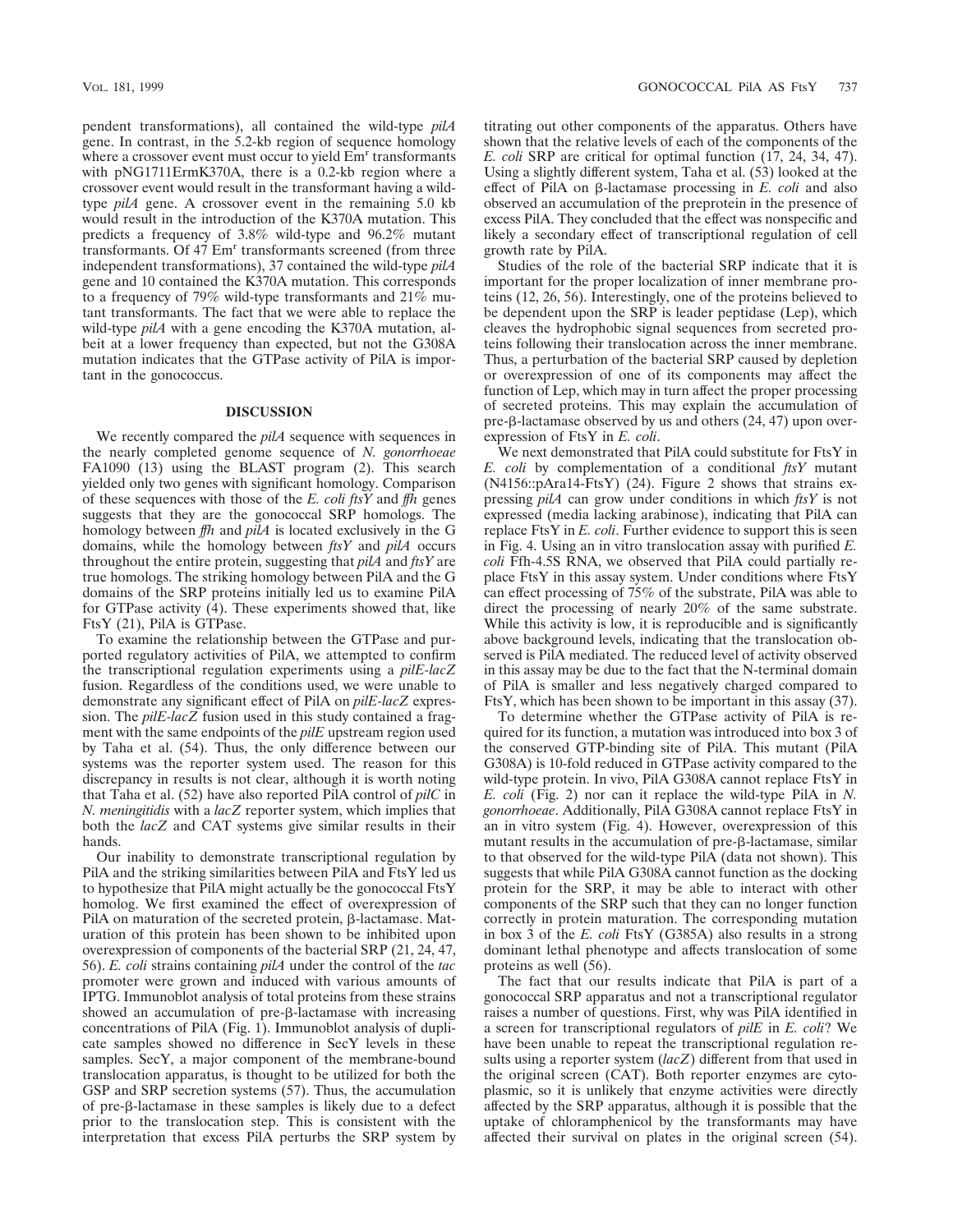However, this does not explain the results where CAT activity was measured in cell lysates. Thus, the answer to this question remains a mystery.

Second, why does PilA bind DNA in vitro? We showed that purified PilA binds to *pilE* promoter DNA in a sequencespecific manner using a gel retardation assay (3). Taha and Giorgini (51) obtained a similar result using crude preparations of PilA in a similar assay. Our results indicated that the binding was complex and required sequences at both ends of the promoter fragment. We concluded from this study that DNA looping may be involved in this interaction, and we hypothesize that PilA does not recognize a specific sequence per se but rather recognizes a secondary or tertiary structure formed by a particular DNA sequence. Indeed, the DNA sequences from  $-100$  to  $+1$  of the *pilE* promoter is 73% AT rich, which is consistent with bent DNA (3). We have screened a promoter library from *N. gonorrhoeae* MS11A for binding by PilA and identified 12 DNA fragments that compete with *pilE* DNA for PilA binding. These fragments are also directly bound by PilA in a gel mobility shift assay (2a). An alignment of these sequences with each other and the *pilE* promoter reveals no obvious consensus binding sequence (data not shown). It is possible that these fragments fold into a similar structure that results in an electrophoretic mobility shift in the presence of PilA.

FtsY physically interacts with the Ffh-4.5S RNA complex (30, 35) and may therefore come in contact with RNA, either the 4.5S RNA or the mRNA of the translation complex. DNA and RNA are structurally different from each other, although there are proteins which bind both RNA and DNA (23, 39). It is possible that secondary or tertiary structure is important for this binding. It is conceivable, although unlikely, that PilA actually binds RNA in vivo, and the in vitro DNA binding is an artifact of this activity.

A more attractive possibility is that PilA/FtsY somehow interacts with the chromosome. *ftsY* was initially identified as part of an operon containing genes which are temperature sensitive for filamentation (15), although no such mutations have ever been mapped to *ftsY*. FtsY-depleted cells are filamentous and are apparently defective in completion of septation during cell division (24). The same phenotype has been observed for cells depleted for Ffh or cells expressing a mutated in *ffh* gene (34, 42). Thus, the bacterial SRP may play a role in cell division and septation which may involve interactions between the components of the SRP and the chromosome.

What subset of gonococcal proteins might depend on PilA and the gonococcal SRP for maturation? Taha et al. (53) examined *N. gonorrhoeae* heterodiploids producing wild-type and truncated forms of PilA for the accumulation of Opa, a gonococcal outer membrane protein that is involved in epithelial cell invasion by gonococci (27, 59). They reported that these heterodiploids did not affect Opa signal sequence processing, although they did observe an induction of heat shock proteins in these strains. Thus, Opa likely does not utilize the gonococcal SRP. It will be interesting to determine which proteins of *N. gonorrhoeae* depend on the SRP system for proper localization.

## **ACKNOWLEDGMENTS**

This work was supported by National Institutes of Health grant RO1 AI34560 to M.S.

We thank W. Wickner for providing antibodies to SecY and J. Luirink for providing the conditional FtsY strain. The sequence of the *N. gonorrhoeae* FA1090 genome was provided by the Gonococcal Genome Sequencing Project, courtesy of B. A. Roe, S. P. Lin, L. Song, X. Yuan, S. Clifton, and D. W. Dyer.

#### **REFERENCES**

- 1. **Althoff, S., D. Selinger, and J. A. Wise.** 1994. Molecular evolution of SRP cycle components: functional implications. Nucleic Acids Res. **22:**1933–1947.
- 2. **Altschul, S. F., W. Gish, W. Miller, E. W. Myers, and D. J. Lipman.** 1990.
- Basic local alignment search tool. J. Mol. Biol. **215:**403–410.
- 2a.**Arvidson, C. G.** Unpublished data.
- 3. **Arvidson, C. Grove, and M. So.** 1995. Interaction of the *Neisseria gonorrhoeae* PilA protein with the *pilE* promoter involves multiple sites on the DNA. J. Bacteriol. **177:**2497–2504.
- 4. **Arvidson, C. Grove, and M. So.** 1995. The *Neisseria* transcriptional regulator PilA has a GTPase activity. J. Biol. Chem. **270:**26045–26048.
- 5. **Bernstein, H. D., M. A. Poritz, K. Strub, P. J. Hoben, S. Brenner, and P. Walter.** 1989. Model for signal sequence recognition from amino-acid sequence of 54K subunit of signal recognition particle. Nature **340:**482–486.
- 6. **Bernstein, H. D., D. Zopf, D. M. Freymann, and P. Walter.** 1993. Functional substitution of the signal recognition particle 54-kDa subunit by its *Escherichia coli* homolog. Proc. Natl. Acad. Sci. USA **90:**5229–5233.
- 7. **Bourgaize, D. B., T. A. Phillips, R. A. VanBogelen, P. G. Jones, F. C. Neidhart, and M. J. Fournier.** 1990. Loss of 4.5S RNA induces the heat shock response and lambda prophage in *Escherichia coli*. J. Bacteriol. **172:** 1151–1154.
- 8. **Boyle-Vavra, S., and H. S. Seifert.** 1993. Shuttle mutagenesis: two minitransposons for gene mapping and for *lacZ* transcriptional fusions in *Neisseria gonorrhoeae*. Gene **129:**51–57.
- 9. **Brinton, C. C., et al.** 1978. Uses of pili in gonorrhea control: role of bacterial pili in disease, purification and properties of gonococcal pili, and progress in the development of a gonococcal pilus vaccine for gonorrhea, p. 155–178. *In* G. F. Brooks, E. C. Gotschlich, K. K. Holmes, W. D. Sawyer, and F. E. Young (ed.), Immunobiology of *Neisseria gonorrhoeae*. American Society for Microbiology, Washington, D.C.
- 10. **Brown, S., and M. J. Fournier.** 1984. The 4.5S RNA gene of *Escherichia coli* is essential for cell growth. J. Mol. Biol. **178:**533–550.
- 11. **Chang, A. C. Y., and S. N. Cohen.** 1978. Construction and characterization of amplifiable multicopy DNA cloning vehicles derived from the P15A cryptic miniplasmid. J. Bacteriol. **134:**1141–1156.
- 12. **de Gier, J.-W. L., P. Mansournia, Q. A. Valent, G. J. Phillips, J. Luirink, and G. von Heijne.** 1996. Assembly of a cytoplasmic membrane protein in *Escherichia coli* is dependent on the signal recognition particle. FEBS Lett. **399:**307–309.
- 13. **Dempsey, J. F., W. Litaker, A. Madhure, T. L. Snodgrass, and J. G. Cannon.** 1991. Physical map of the chromosome of *Neisseria gonorrhoeae* FA1090 with locations of genetic markers, including *opa* and *pil* genes. J. Bacteriol. **173:** 5476–5486.
- 14. **Dever, T. E., M. J. Glynias, and W. C. Merrick.** 1987. GTP-binding domain: three consensus sequence elements with distinct spacing. Proc. Natl. Acad. Sci. USA **84:**1814–1818.
- 15. **Gill, D. R., and G. P. C. Salmond.** 1990. The identification of the *Escherichia coli ftsY* gene product: an unusual protein. Mol. Microbiol. **4:**575–583.
- 16. **Grove, C. L., and R. P. Gunsalus.** 1987. Regulation of the *aroH* operon of *Escherichia coli* by the tryptophan repressor. J. Bacteriol. **169:**2158–2164.
- 17. **Jensen, C. G., and S. Pedersen.** 1994. Concentrations of 4.5S RNA and Ffh protein in *Escherichia coli*: the stability of Ffh protein is dependent on the concentration of 4.5S RNA. J. Bacteriol. **176:**7148–7154.
- 18. **Joyce, C. M., and N. D. Grindley.** 1984. Method for determining whether a gene of *Escherichia coli* is essential: application to the *polA* gene. J. Bacteriol. **158:**636–643.
- 19. **Kellogg, D. S., W. L. Peacock, W. E. Deacron, L. Brown, and C. I. Pirkle.** 1963. *Neisseria gonorrhoeae*. I. Virulence genetically linked to clonal variation. J. Bacteriol. **85:**1274–1279.
- 20. **Kunkel, T. A., J. D. Roberts, and R. A. Zakour.** 1987. Rapid and efficient site-specific mutagenesis without phenotypic selection. Methods Enzymol. **154:**367–382.
- 21. **Kusters, R., G. Lentzen, E. Eppens, A. van Geel, C. C. van der Weijden, W. Wintermeyer, and J. Luirink.** 1995. The functioning of the SRP receptor FtsY in protein-targeting in *E. coli* is correlated with its ability to bind and hydrolyze GTP. FEBS Lett. **372:**253–258.
- 22. **Laemmli, U. K.** 1970. Cleavage of structural proteins during the assembly of the head of bacteriophage T4. Nature **227:**680–685.
- 23. **Liao, D., R. Lurz, B. Dobrinski, and P. P. Dennis.** 1996. A NusG-like protein from *Thermotoga maritima* binds to DNA and RNA. J. Bacteriol. **178:**4089– 4098.
- 24. **Luirink, J., C. M. ten Hagen-Jongman, C. C. van der Weijden, B. Oudega, S. High, B. Dobberstein, and R. Kusters.** 1994. An alternative protein targeting pathway in *Escherichia coli*: studies on the role of FtsY. EMBO J. **13:**2289– 2296.
- 25. **Luirink, J., S. High, H. Wood, A. Giner, D. Tollervey, and B. Dobberstein.** 1992. Signal-sequence recognition by an *Escherichia coli* ribonucleoprotein complex. Nature **359:**741–743.
- 26. MacFarlane, J., and M. Müller. 1995. The functional integration of a poly-